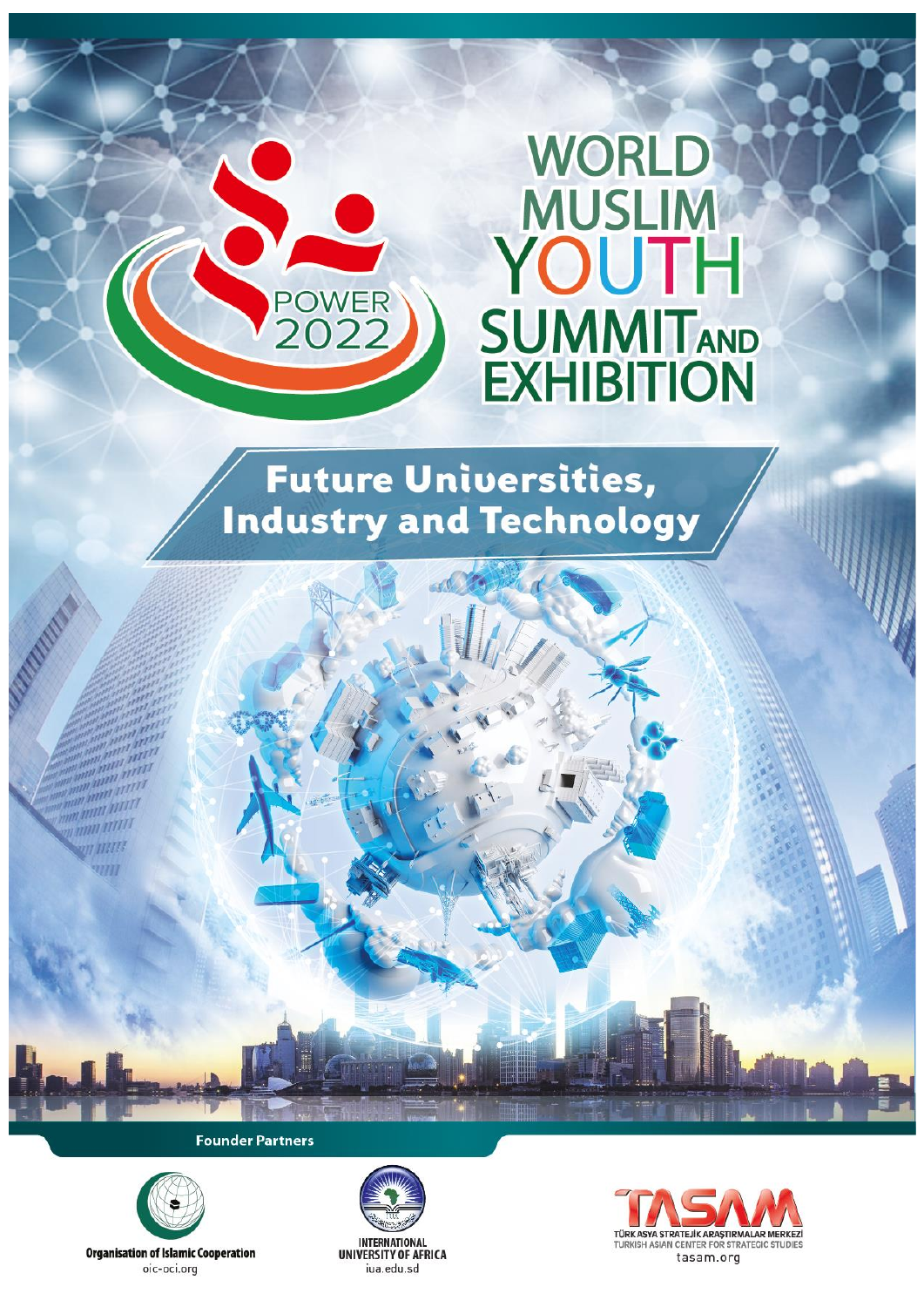

### **VISION PAPER**

# **WORLD MUSLIM YOUTH SUMMIT AND EXHIBITION | POWER 2022 "Future Universities, Industry and Technology"**

### **( 16-18 June 2022, Istanbul )**

In the nineteenth century, the degree of existence between countries was close to each other after all the gap between developed countries and developing countries for the last two centuries has increased as never been seen before in human history. According to World Bank data, Islamic countries are among the countries that allocate the least amount of resources to R & D, and also the difference between the rich and poor countries of the world is growing more and more. While countries with low GDP have shown some growth, the rich countries are in such a rapid economic development that it is not possible for other countries to catch up with their current rates.

Today, the speed of displacement of information, human resources, capital and commodity has reached incomparable levels compared to previous periods. In this environment, in addition to English, learning the language of the contacted country or countries has become an inevitable necessity. Internet and social media, which have evolved with digital technological revolution, have led to the emergence of different and effective media tools than traditional communication tools. This moving environment has also increased faculty and student exchanges, and new problems have emerged, such as accreditation and mutual recognition for universities and alumni.

In the new period, the co-ordination and co-operation of those working in the field of science and social sciences, practitioners and R & D activities leaded to a necessary preparation of the curriculum with a multidisciplinary approach and required an university reform. It is inevitable for Islamic countries to reorganize their undergraduate education system which has already problematic. Developing countries support groundbreaking researches in this area to solve the issues. Great research funds created by the US and the UK, as well as special supports for techno-cities, have caused EU member states to meet the problem of brain drain. In order to cope with such issues, apart from providing large scale financial facilities necessary for R & D activities without bureaucratic obstacles, it will be possible for countries to carry their cultural, sociological, political and diplomatic planning.





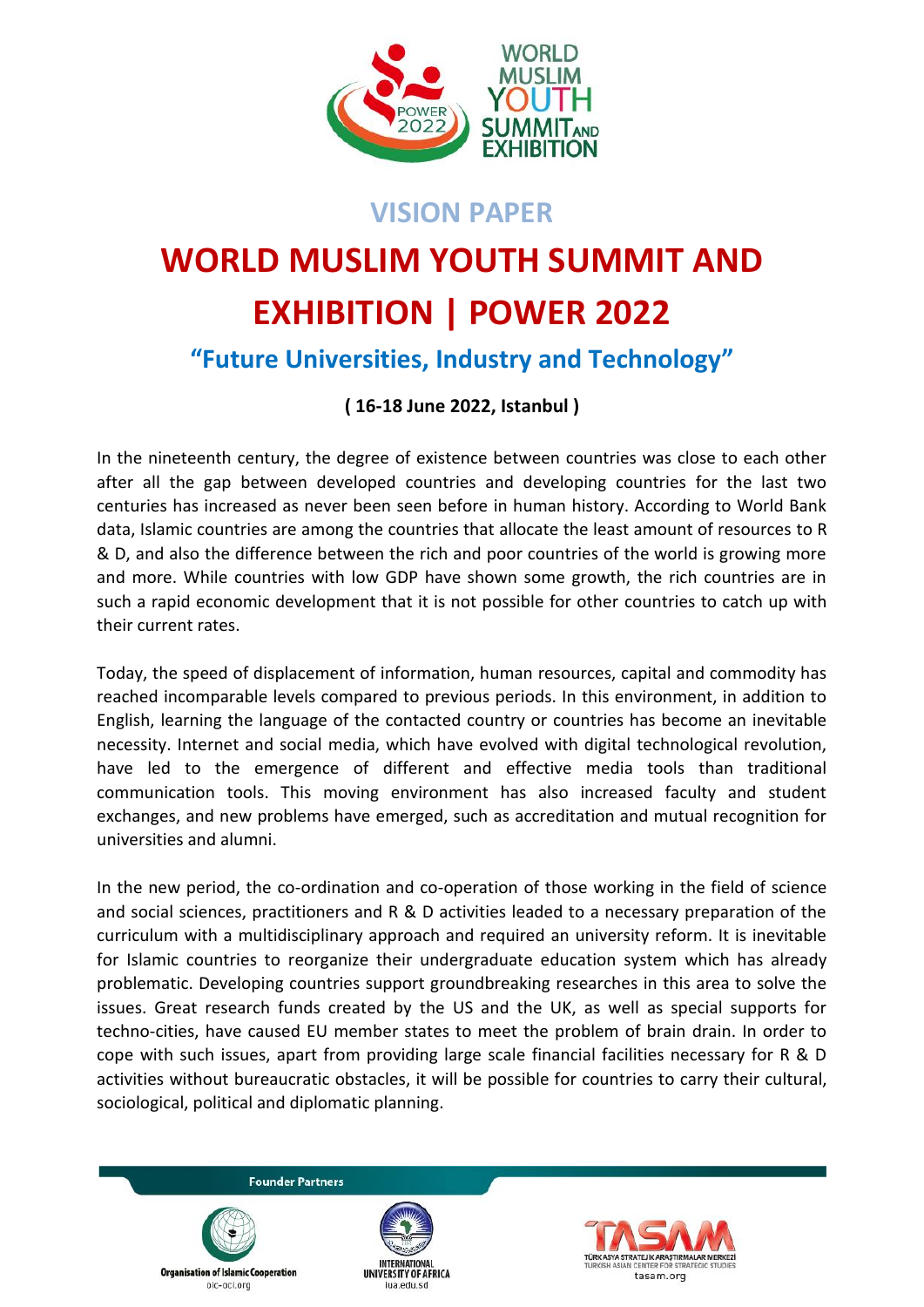

Education also takes its part of the major changes in the global economy. One of the important objectives of the training is to support young people to continue their professional development while preparing them for the labor market. It is not difficult to predict that there will be great differences between the expectations of competence in the future business world. In the knowledge-weighted economy, "Jobs" have been replaced by "Projects". Along with the increasing importance of interdisciplinary studies as well as specialization; Taylor's mechanized industrial design requires not only interested people in the whole, but also to his team-mates who are aware of the whole project and adapt to the flexible work.

The most important tool of economic development in the past is the natural resources which are the result of the geographical conditions of a country and today it stands out as the most important value ın information in the new economy. In the knowledge-weighted economy, the most invested area of the countries was research and development (R&D). In general, the expenditure on R&D in OECD countries have increased considerably compared to the GNP. However, according to World Bank data Islamic Countries are among the countries that allocate the least resources for R&D. as a basis; "basic research", "applied research", and "experimental development" activities in these areas.The most important point in the interventions to be made in these three main areas capacity building and strengthening of industrial cooperation. Because the production of information and technology development emerge with the combination of both material and intellectual capital.

Foreign trade liberalization, speed and convenience in money flow, the development of information and communication technologies has paved the way for international trade.In this way, the growth rates of the developing global companies are enormous and it is almost impossible for local economies to compete with them. This also raises questions about the stability of global economic regulations and the impact of national governments. In addition, kay production is fragmented and shifts to places where jobs of the same quality can be made in the same quality but less expensive. That's way, the fate of universities and industry is connected to each other. In order to protect the competitive power of the global economy, they need more than ever to university education. Universities, techno-cities, enhancing collaboration with industries thans to their product development and center, whereas there is always need for new ideas about what could be new activities.

Consequently, the main aim of the activity is to create a discussion environment in a sustainable, proactive perspective, to make intellectual contribution to the perspective of building the soft power / public diplomacy of the Islamic world and to the global youth governance**. In parallel to the macro discussions, the project / policy-based presentation of the call for presentations was adopted in order to discuss the project / policy proposals and to reach concrete results.**





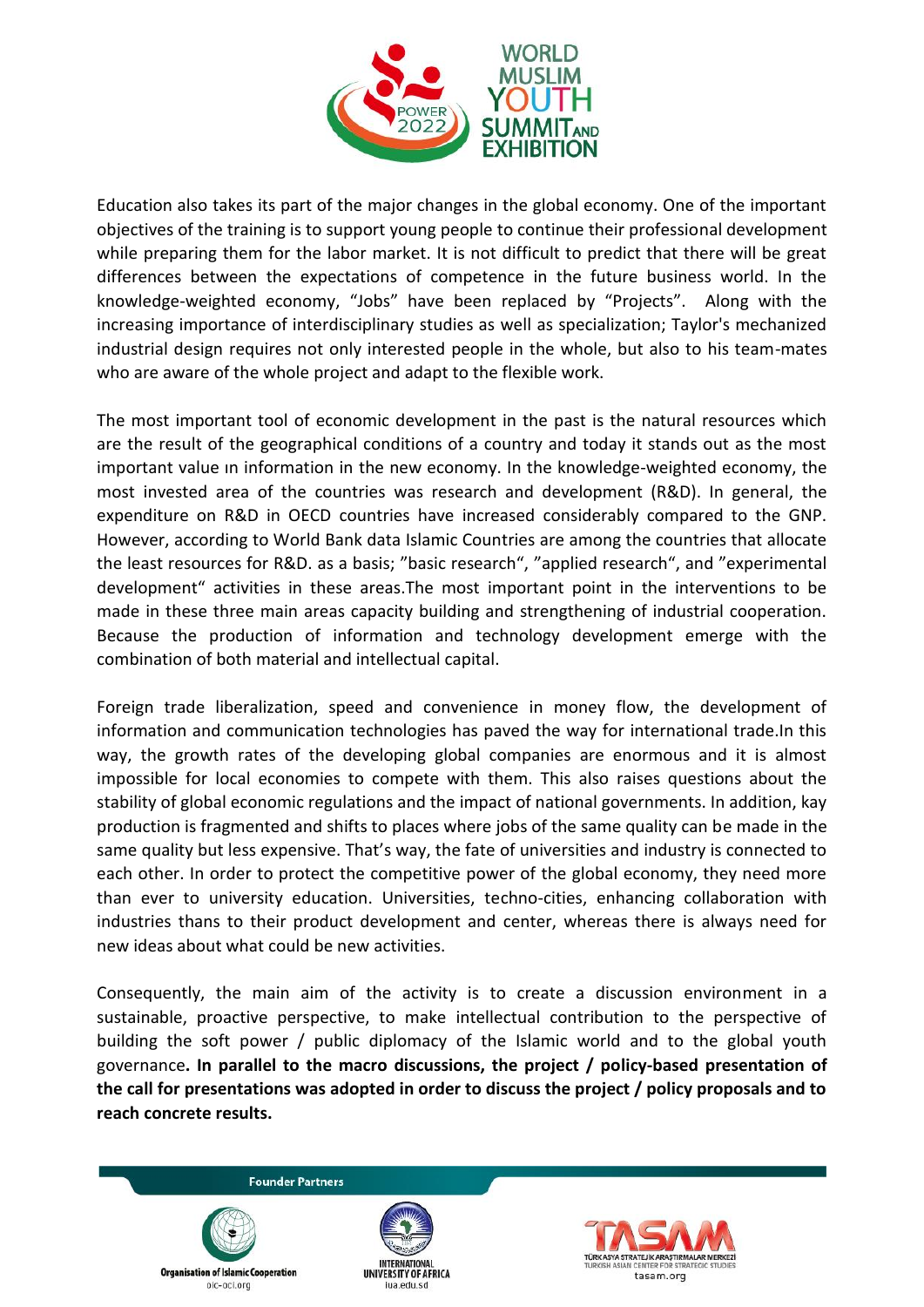

#### **Main Theme**

**Future Universities, Industry and Technology** 

#### **Sub-Themes**

**The Future of Universities Mega Trends that Affects Universities Current Educational Models in Universities The Relationship Between University, Industry and technology University and Industry Collaborations Open and Distance Education Information-Intensive Economics International Trade Changing Needs of Work Life**

#### **Policy/Project Workshops**

Youth Perspectives for Youth / Policy Proposals / Projects;

- Economy and Finance
- Culture and Tourism
- Arts and Literature
- International Development Cooperation
- City and Local Governance
- Thought and Academy
- International Diaspora
- Education and Science
- Business Life and Entrepreneurship
- Social Life, Politics and Religion
- Health, Social Security and Employment
- Technology and Innovation
- Defense and Security
- Social Policies and Civil Society
- Energy Water and Food

#### **Thematic Activities**

**International Youth and Peace Building Conference 2022 World Muslim Youth Organizations Conference 2022 World Muslim Youth Culture Festival 2022 World Quran Hour 2022**